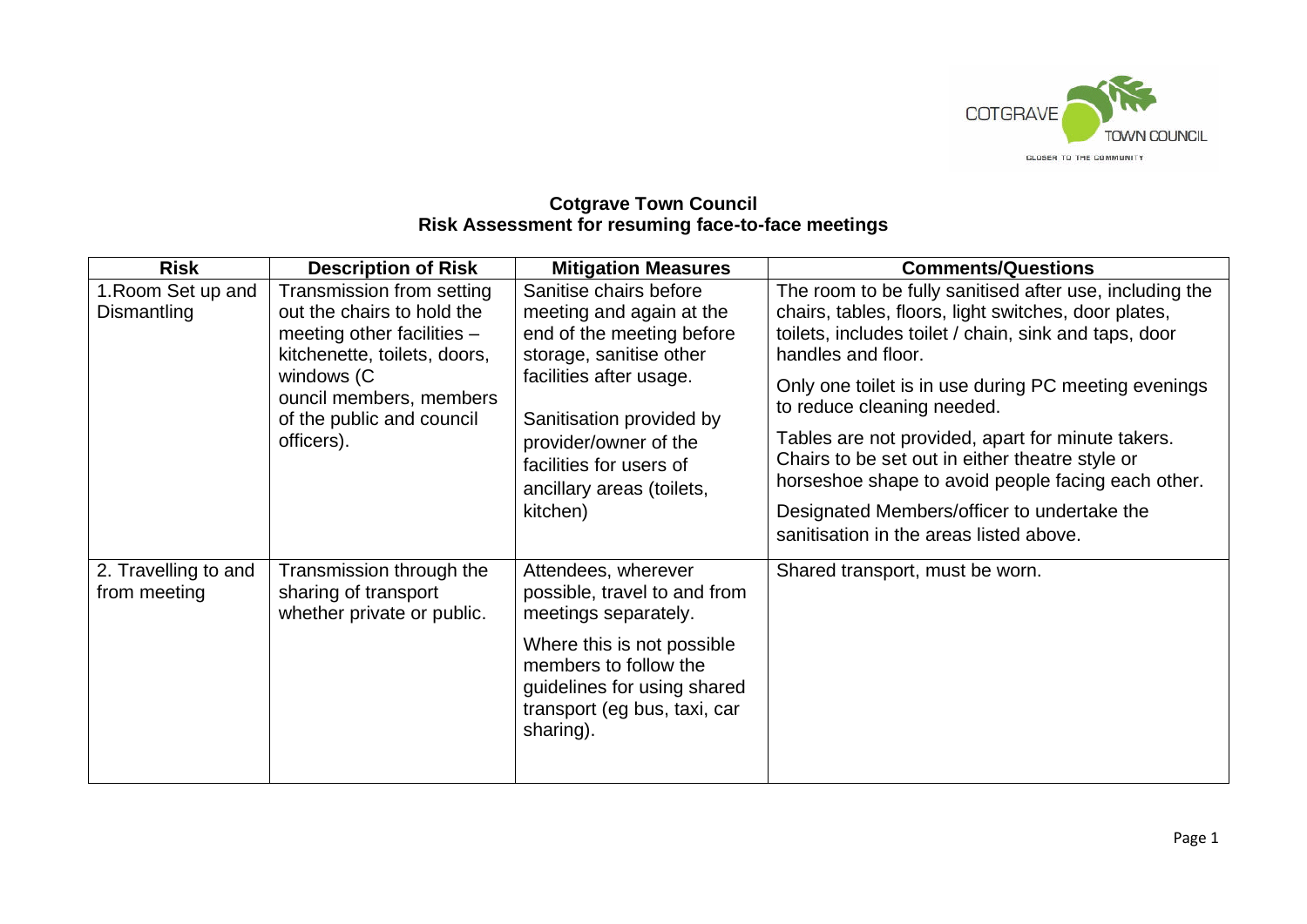| <b>Risk</b>                                        | <b>Description of risk</b>                                                                               | <b>Mitigation Measures</b>                                                                                                                                                                                                                                                         | <b>Comments/Questions</b>                                                                                                                                                                                                                                                                                                                                               |
|----------------------------------------------------|----------------------------------------------------------------------------------------------------------|------------------------------------------------------------------------------------------------------------------------------------------------------------------------------------------------------------------------------------------------------------------------------------|-------------------------------------------------------------------------------------------------------------------------------------------------------------------------------------------------------------------------------------------------------------------------------------------------------------------------------------------------------------------------|
| 3. Entering and<br>leaving the<br>building/meeting | Proximity to other<br>members/officers and the<br>public entering and leaving<br>the meeting and contact | Everyone entering the<br>meeting/building should<br>enter and leave in an orderly<br>socially distanced manner.                                                                                                                                                                    | Ask all attending to form an orderly queue and to be<br>admitted in the order they arrive at the<br>building/meeting room, like what happens at<br>supermarkets, noting the 2m social distancing.                                                                                                                                                                       |
|                                                    | with doors.                                                                                              | Hands to be sanitised on<br>arrival.<br>Controlled, socially<br>distanced, one by one, entry<br>by all attendees.<br>Notices to be erected on<br>entry to meeting regarding<br>social distancing and the<br>wearing of masks.<br>Provision of sanitiser at<br>entrance to meeting. | The chairs will be arranged to allow the public to<br>address the meeting without walking past everyone,<br>maybe in a horseshoe facing the door. Chair/VC and<br>Clerk facing councillors to one side, and the public to<br>sit on the side nearest the door. They could stand<br>when they address the Council to help with the<br>acoustics.<br>PPE to be available. |
| 4. Meeting<br>Environment                          | Transmission through air<br>and touch.                                                                   | Socially distanced seating<br>arrangement.<br>Windows and doors to be<br>left open to facilitate the free<br>flow of air though the<br>meeting room                                                                                                                                | Capacity within guidelines provided by the venue.<br>With social distancing, 50% of capacity (ACRE<br>advice), of the any venues used.<br>Need plan of chair set up<br>No movement of chairs permitted.<br>Movement within the room should be as limited as<br>possible (ie for the use of the toilet).                                                                 |
| 5. Conduct of<br>Meeting                           | Transfer though touch and<br>air                                                                         | Members, officers and<br>public to remain socially<br>always distanced.                                                                                                                                                                                                            | To make the necessary adjustments to allow<br>members of the public to leave, should they so wish,<br>immediately after discussion of their item of interest.                                                                                                                                                                                                           |